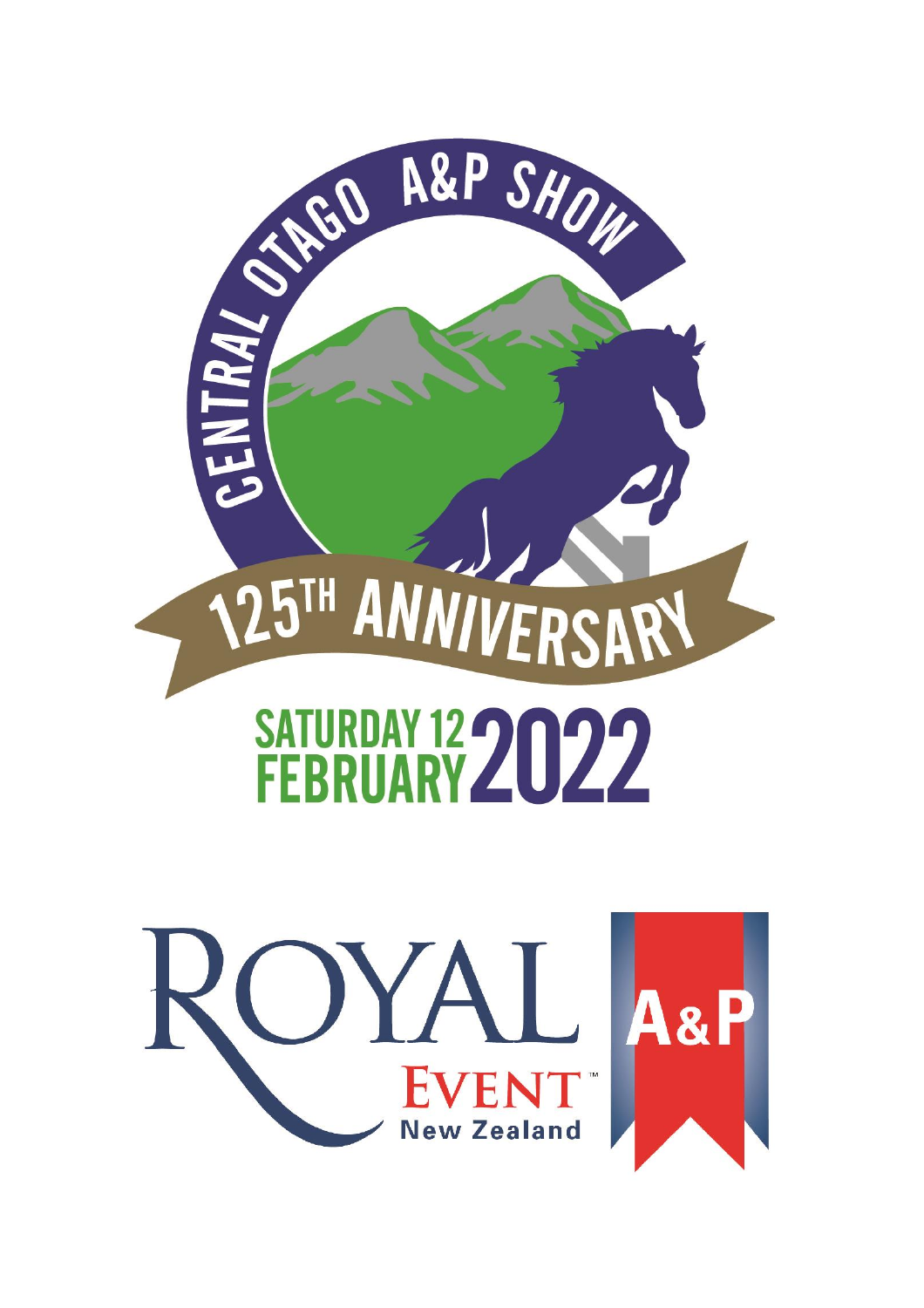# **HOSTING A ROYAL EVENT HOME INDUSTRIES**

# **SECTION**

### **Sponsored by Alexandra New World, Central AppliancePlus and The Bob Turnbull Trust**

President Robyn McLeod Ph 027 577 9939 Secretary Honey Naylor Ph 027 460 1970

Entries received 3.00pm- 4.00 pm and 6.30 – 8.00pm on THURSDAY 10 FEBRUARY, 9:00- 12:00pm on FRIDAY 11 FEBRUARY

All entries to be received by a steward and entered online. You MUST receive your EXHIBITOR # from the steward before placing items.

Judging to commence at 1:30pm on FRIDAY AFTERNOON

Entry fee 50 cents per entry

Prize giving 11:30am on Saturday in the pavilion - Overall winner to walk in the Grand Parade Removal of entries after 4.00 pm on Show Day Individual entries only, joint entries will not qualify for overall points in show.

**Gillian McKnight Memorial Trophy**- 2021 Lyn Berry

**Runner up Mrs EM Jackson Cup** – 2021 Colleen Cockburn

# **Show Bay**

### **"Pioneer Women"**

Items to be displayed- Craft 25 points, Baking 25 points, Floral 25 points, and Overall effect 25 points

**AB Jones Cup** and \$50 prize money

# **Open Baking**

All entries to be received by a steward and entered online.

Please bring own plastic bags.

**Mrs W Rutherford Cup** – 2021 Caroline Bartlett Prize Money: 1st \$50, 2nd \$35 and 3rd \$25

### **Cambrian St Bathans Special Prize**

For sections 802, 807 and 811 To qualify you must enter in all sections, only one entry per section

### **Robert Jopp Cup** - 2021 Lyn Berry

Competitors must enter in both open baking as well as Jams and Preserves to qualify for this cup. Awarded to person with most points in open baking/ jams and preserves combined. Prize Money: 1st \$50, 2nd \$35, and 3rd \$25

### **HINTS AND TIPS FOR BAKING**

- Entries should be attractive and of similar size and shape.
- *Victoria Sponge-* equal quantities of fat, sugar, eggs and flour. Two even round layers sandwiched together with jam
- *Banana cake* any type of icing is acceptable unless otherwise specified.
- *Scones-* uniform shape, well risen, straight even sides and smooth top. Golden brown crust and no excess flour.
- *Sultana cake* should not contain nuts
- *Short bread* 3 lots of fork prints on top, 5- 10 mm height, should break with a snap.
- *Gingerbread* -made in loaf tin.
- *Cheesecakes* pastry, jam and cake top,
- *Anzac Biscuits* -contains rolled oats and even sized
- *Chocolate Truffles* anything goes
- *Chocolate fudge square* this should be iced, and wine biscuits should be crunchy
- *Fruit muffins* Anything goes here
- *Afghans* -Use cornflakes, not too flat
- *Chocolate chippies-* not too brown and any chopped chocolate or chips is ok.
- *Chocolate cake* any shape and only ice the top.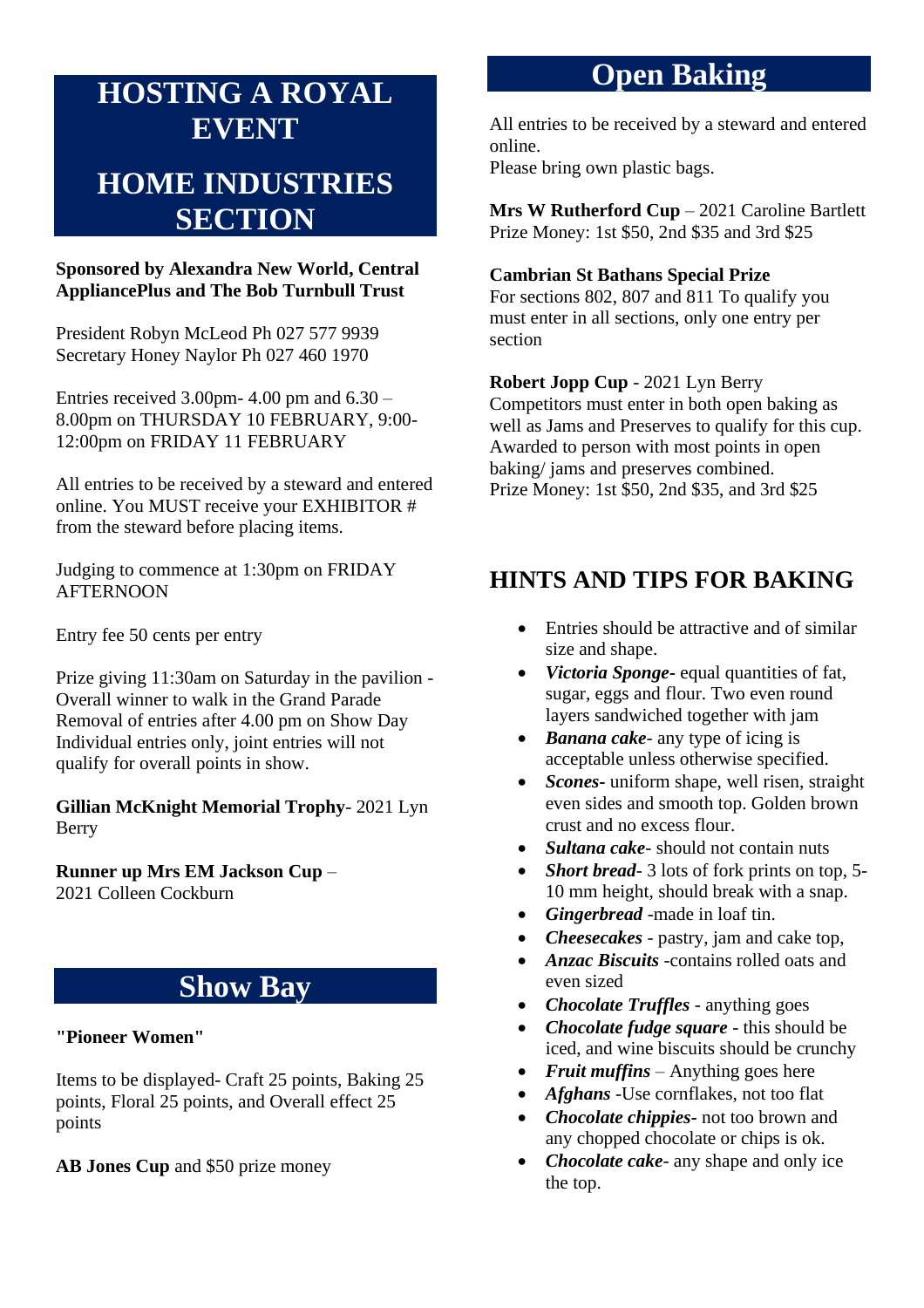Class 800 Victoria Sponge (2 layers, jammed) *recipe supplied* Class 801 Three Date Scones Class 802 Three Cheese Cakes *(recipe supplied)* Class 803 Sultana Cake - square Class 804 Carrot Cake - iced Class 805 Ginger bread - loaf Class 806 Three Pieces of Shortbread Class 807 Three Anzac Biscuits Class 808 Three Pieces of Uncooked Fudge Class 809 Three Fruit Muffins Class 810 Three Girdle Scones *(recipe supplied)*

#### Class 811 For the Love of Chocolate **Sponsored by Hannah Lind Marriage Celebrant -** 2021 Lesley Brown

Prize Money \$50 and chocolate basket One entry per person. Must enter in all 4 sections.

**A - Chocolate Cake – Iced B - Three Afghans C - Three Chocolate Brownies D- Three Chocolate Truffles**

Class 812 Gluten Free Baking -2021 Jardene Morgan

One entry per person. Must enter in all 3 sections

**A-Bread B- Three Crackers C- Three Bliss Ball**

### *RECIPES*

### Victoria Sponge

This light cake was named in honour of Queen Victoria. Often referred to as a Victoria sandwich, it is based on equal quantities of fat, sugar, eggs and flour. It has come to be regarded as the classic English Cake and remains a favourite for baking competitions.

#### *Serves 6-8*

*3 large eggs Few drops of vanilla extract 175g/6oz/ ¾ cup soft butter 175g/6oz/ ¾ cup caster (superfine) sugar 175g/6oz/ ¾ cup self-raising flour About 60ml/4tbsp jam Icing (confectioner's sugar, to dust*

- 1) Preheat the over to  $180^{\circ}$ C/350<sup>°</sup>F/Gas 4. Better two 20cm/8in sandwich tins (layer pans) and line the bases of each with baking parchment.
- 2) Lightly beat the eggs with the vanilla extract. In a large mixing bowl, whisk the butter with the sugar until the mixture is pale, light and fluffy.
- 3) Gradually add the eggs, beating well after each addition. Sift the flour over the top and, using a metal spoon, fold in lightly until the mixture is smooth.
- 4) Divide the mixture between the prepared tins. Cook for 20 minutes until golden and firm to the touch.
- 5) Leave the cakes to cool in the tins for a few minutes then carefully turn out on to a wire rack. Remove the paper and leave to cool completely.
- 6) When the cakes are cold, sandwich the two halves together with plenty of jam. Finally, sift a little icing sugar over the top.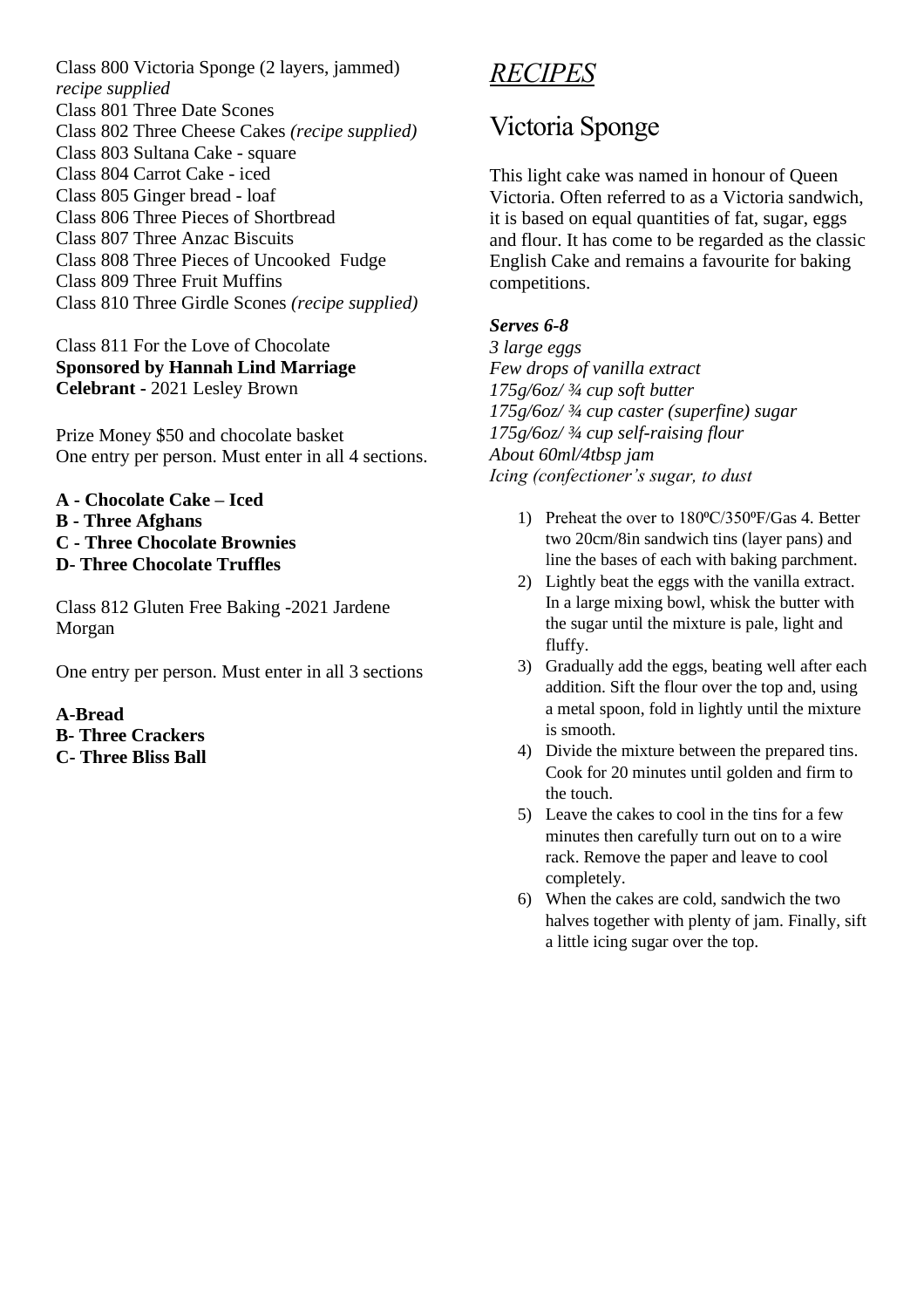### Cheese Cakes

*175g (6ozs.) Flaky Pastry (see below for recipe) Raspberry Jam 125g (4ozs) Butter 125 g (4 ozs) Sugar 2 Eggs 150 g (5ozs) Flour 1 teaspoon Baking Powder*

Cream butter and sugar. Beat eggs and add alternately with sifted flour and baking powder. Rool out pastry and line about 21 patty tins. Put 1 teaspoon of raspberry jam in the bottom of each then a large spoonful of cake mixture on top. Place a small piece of pastry on top. Bake about 20 minutes at 200°C (400°F).

# Flaky Pastry

*2 cups high grade flour ¼ teaspoon salt 200g butter 6 tablespoons cold water, approximately*

Sift flour and salt in a bowl. Cut one-quarter of the butter into the flour until it resembles fine breadcrumbs. Add sufficient water to mix to a stiff dough. On a lightly floured board roll out dough to a rectangle 0.5-1cm thick. With the short end of the rectangle facing you, dot two-thirds of the pastry with a third of the remaining butter to within 1cm of the dough edge. Fold the unbuttered pastry into the middle of the pastry. Fold the buttered section over to the folded edge. Seal the edges with a rolling pin and mark the dough with the rolling pin to form corrugations. Give the pastry a quarter turn. Roll into a rectangle. Repeat twice until the butter is used. Chill pastry for 5 minutes between rollings if possible. Use as required for savoury pies and vol au vents. Makes 500 g of pastry

# Girdle Scones

*1 cup standard plain flour 1 tablespoon butter 2 teaspoons baking powder ½ cup milk, approximately Pinch of salt*

Sift flour, baking powder and salt together in a bowl. Cut butter in until resembles fine breadcrumbs. Add sufficient milk to make a fairly

soft dough. On a lightly floured bread roll out to 1cm thickness. Make into a round and cut into eight wedges. Cook on a hot greased girdle (griddle) or non-stick frying pan for about 5 minutes on each side, or until brown and well risen.

### **Amateur Baking**

### **Poolburn-Moa Creek R.W. Cup** - 2021 Jennifer Huddleston Prize Money: 1st \$50, 2nd \$35, and 3rd \$25

SPECIAL PRIZE donated by John Feron at Central AppliancePlus, Kenwood Cake Mixer

#### **Open to any person who has not previously won either the Open Baking or Amateur Baking.**

Class 813 Three Cheese Scones Class 814 Three pieces baked iced square/slice Class 815 Three fruit muffins Class 816 Banana Cake-Iced Class 817 Three Chocolate Chippie Biscuits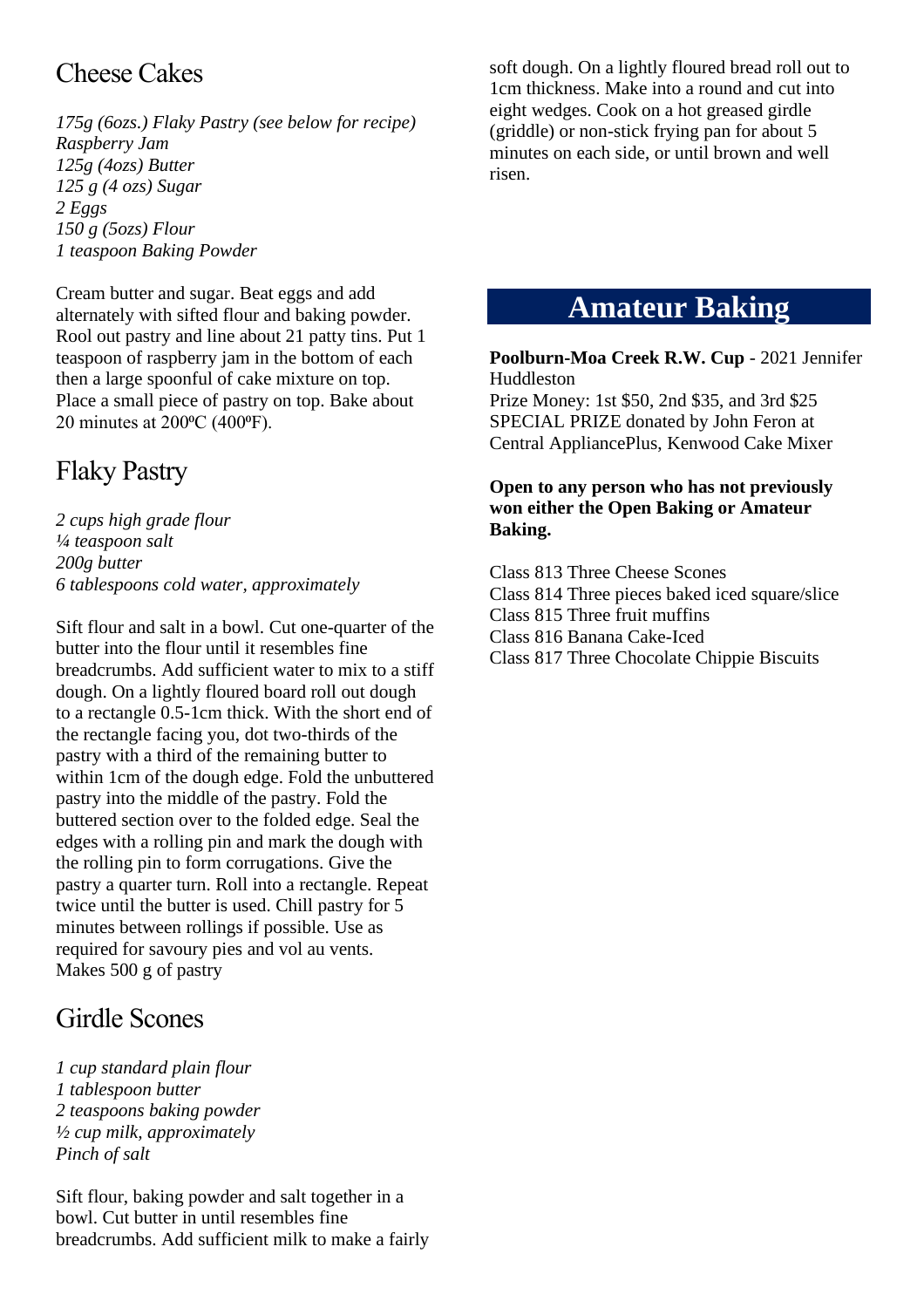## **Jams and Preserves**

**Jubilee Cup -most points in section** 2021 Lyn Berry

Prize Money: 1st \$50, 2nd \$35, and 3rd \$25

#### **ONLY one entry per person per class**

Any medium sized jars 375/500g with metal or cellophane lids acceptable, jars will be opened Preserves to be in quart jars. All entries to be labelled.

### **HINTS AND TIPS FOR JAMS AND PRESERVES**

- Polished clean jars and cellophane tops do look better
- *Jams*-fill above the neck but not to the rim, fruit should be evenly distributed and not chunky, no foreign leaves, stalks etc
- *Pickles* fruits, veggies, nuts preserved by vinegar, sugar spice and salt
- *Relish* a sour pickle of veggies finely chopped. The flavour is sharp and refreshing but not too sweet.
- *Chutney* a sweet pickle. A mixture of fruit and veggies, good bright even colour and smooth texture
- *Sauces* Similar to chutney but sieved to give a thin consistency, don't over fill bottles, leave head space.
- *Jellies* -Made from strained fruit juice boiled with sugar, which sets to a clear jelly

Class 818 One Jar Apricot Jam

- Class 819 One Jar Raspberry Jam
- Class 820 One Jar Strawberry Jam
- Class 821 One Jar Marmalade
- Class 822 One Jar Unscheduled Jam
- Class 823 One Jar Lemon Honey
- Class 824 One Jar of Unscheduled Jelly
- Class 825 One Jar Preserved Stone Fruit
- Class 826 One Jar Pickled Vegetables
- Class 827 One Jar Unscheduled Relish
- Class 828 One Jar of Pickle
- Class 829 One Jar Tomato Relish
- Class 830 One Jar Chutney
- Class 831 One Bottle Plum Sauce

# **Arts and Crafts**

**Mrs W.J. Stuart Cup** - 2021 Jardene Morgan Prize Money: 1st \$50, 2nd \$35, and 3rd \$25

Any hand worked article having won a First Prize in this Show is not eligible for entry. Please label all entries. No responsibility will be taken for misnaming.

**Hilary Paterson Award** -Most outstanding piece of Embroidery - 2021 Julie Morton

Class 834 Baby's Knitted Singlet

• Pattern supplied and garments to be donated to local maternity providers

Class 835 A Table Runner

Class 836 Handmade Card

Class 837 Article in Embroidery - any medium

Class 838 Embroidered Cushion

- Class 839 Cross Stitch Picture
- Class 840 Something New from Something Old
	- To be labelled with material used

Class 841 Child's Knitted Slippers

Class 842 Adult's Hand Knitted Garment

- Class 843 Article in Patchwork
	- Applique Allowed

Class 844 Soft Toy - knitted or sewn Class 845 A Wool Accessory

• knitted, woven, felted or crocheted

Class 846 Jewellery - handmade

Class 847 Painting - any medium

• No larger than 60cm x 60cm, one entry per person

Class 848 Drawing - any medium

• No larger than 60cm x 60cm, one entry per person

Class 849 Any Article not Scheduled

• Soft or Hard

Class 850 Knitted Newborn Baby Hat

• Pattern supplied and hats to be donated to the local maternity provider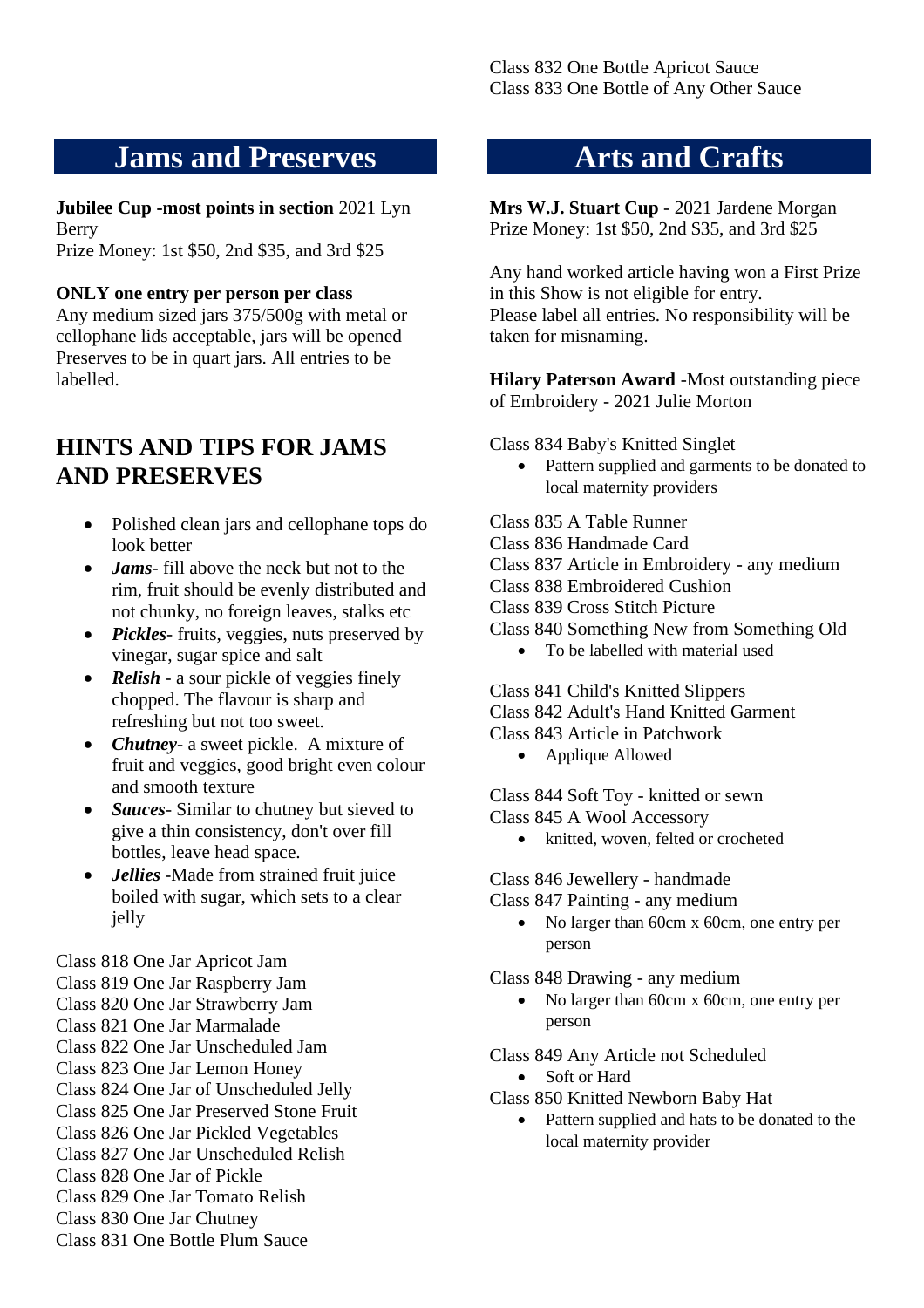# *KNITTED PATTERNS*

# **Baby Singlet**

**Measurements:** To fit underarm 40cm, length 27cm **Materials**

- 1 ball of 2 ply  $(25g)$  wool
- 1 pair 3mm (No. 11) knitting needles 3mm (No. 10-11) Crochet hook

**Tension:** 32sts to 10cm over st st using 3mm needles **Back & Front: (both alike)** 

Using No. 11 needles cast on 61 sts. Work 10 rows Moss st, starting each row K1. Change to stocking st and continue until work measures 18cm. **Begin Pattern:** 

**1st Row:** P2. \* K3, y fwd, sl 1, K2 tog, psso, y fwd, K3, P3 rep from \* to last 11 sts, K3, y fwd, sl 1, K2 tog, psso, y fwd, K3, P2.

**2nd Row:** K2, \* P9, K3, rep from \* to last 11 sts, P9, K2.

**3rd Row:** P2, \* K1, K2 tog, y fwd, K3, y fwd, sl 1, K1, psso, K1, P3, rep from \* to last 11 sts, K1, K2 tog, y fwd, K3, y fwd, sl 1, K1, psso, K1, P2.

**4th Row:** As 2nd row. Repeat row 1 to 4 inclusive 4 times.

**Shape shoulder:** Work 13 sts in pattern, then cast off next 35 sts loosely. Continue on last 13 sts, repeating pattern 3 times. Cast off 13 sts. Rejoin yarn to other side and work to match first shoulder. Cast off 13 sts.

**To make up:** Join shoulder seams. Cast off loosely or for shell edging (optional): using hook, work 1 row dc evenly around neck edge having a number divisible by 6. Next round: 1 ch \* 1 dc in first dc, miss 2 dc, 5 tr in next dc, miss 2 dc, rep from \* to end, sl st in 1 ch at beg. Fasten off. Join side seams leaving 8cms open for armholes. Work shell edging around armhole.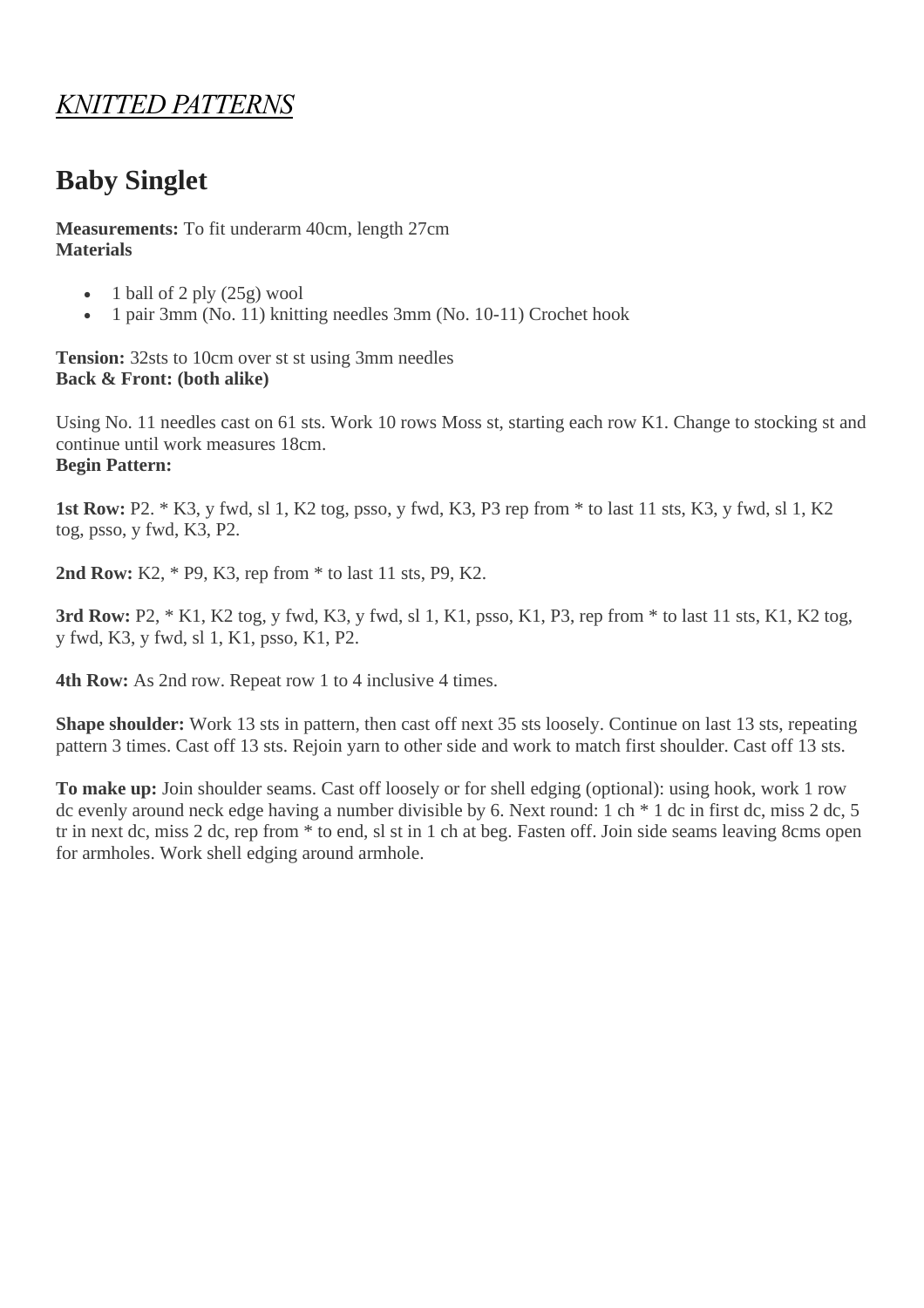# **Tegan Baby Hat with Top Knot**

The pattern has instructions for both knitting in the round and knitting flat on two needles. Choose whichever method you prefer. If you are knitting in the round, the pattern says double pointed pins (dpns) but you can use a circular needle and just switch to dpns for the crown shaping and top knot rounds if you prefer..

By tying the knot more tightly you can adjust the depth of the hat to give a better fit when needed.

#### **Suggested yarns:**

The pattern uses double knit /light worsted / 8 ply yarn I used Paintbox Cotton DK yarn by LoveKnitting in shade Seafoam Blue (432)

#### **Materials needed:**

Approx 19(22)(25)(28)(32) grams / 48(55)(63)(70)(80) metres / 53(61)(69)(77)(88) yards of DK yarn 3.25mm (US size 3) knitting needles either straight or double pointed according to your knitting method 4mm (US size 6) knitting needles either straight or double pointed according to your knitting method Stitch marker if knitting in the round.

Tapestry needle for sewing up.

#### **Abbreviations**

dpns = double pointed needles

garter stitch = If you are knitting in the round, then work one round in knit stitch, the next in purl, and so on alternating the stitch each round. If you are knitting flat on two needles garter stitch is every row knit. cast off  $=$  bind off in US

 $K =$  knit

K2tog = knit two stitches together

 $st(s) = stitch(es)$ 

stocking st (stockinette) = every round knit when knitting in the round. First row knit second row purl if knit flat.

 $\begin{bmatrix} 1 \end{bmatrix}$  = work the instructions in the brackets by the number of times indicated

#### Sizes:

Preemie (premature baby) 11½" (29 cms) relaxed around brim. Fits 4 - 6 lb baby.

0 - 3 months - 12" (30 cms) relaxed around brim. Fits head size up to 14" (35 cms)

3 - 6 months -13" (33 cms) relaxed around brim. Fits head size 14 - 16" (35 - 40 cms)

6 - 12 months - 14" (35cms) relaxed around brim. Fits head size 16 - 18" (40 - 45 cms)

1 - 2 yrs - 16" (40 cms) relaxed around brim. Fits head size 18 - 19" (45 - 48 cms)

#### **Tension (Gauge)**

22 sts and 30 rows to 4" (10 cms) square in stocking stitch on 4mm (US Size 6) needles Please take time to knit a tension square. If your square is too small, try again using larger needles. If your square is too big, try again on smaller sized needles.

Instructions are given for the first size. Figures in brackets () refer to the larger sizes. Where only one figure is given it applies to all sizes. You may wish to circle with a pencil the instructions for the size you are making.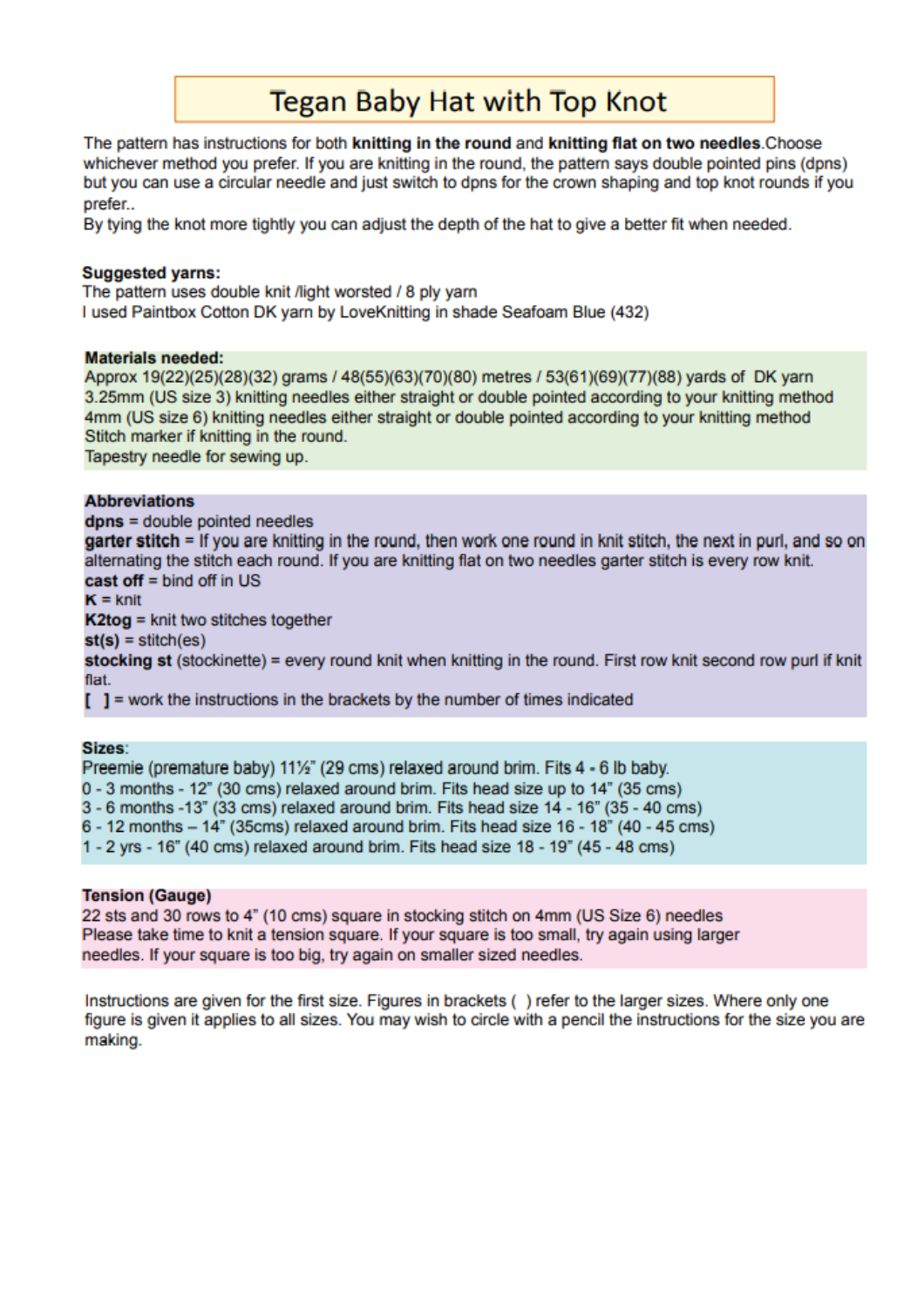#### Knit in the Round Instructions

Using your smaller double pointed pins cast on 66(72)(78)(84)(90) sts, place stitch marker and join to begin knitting in the round.

Work 8 rounds garter stitch.

Change to your larger needles and work in stocking st. until the hat measures  $3\frac{1}{4}(3\frac{1}{2})(4)$  $(4\frac{1}{4})(4\frac{3}{4})$  inches  $8(9)(10)(11)(12)$  cms from the cast on edge.

Crown Shaping & Top Knot

Round 1: [K2tog, K4] to end 55(60)(65)(70)(75) sts Rounds 2 - 4: Work 3 rounds stocking st Round 5: [K2tog, K3] to end 44(48)(52)(56)(60) sts Rounds 6 - 8: Work 3 rounds stocking st Round 9: [K2tog, K2] to end 33(36)(39)(42)(45) sts Round 10: Knit Round 11: [K2tog, K1] to end 22(24)(26)(28)(30) sts Round 12: Knit

Round 13: [K2tog] to end  $11(12)(13)(14)(15)$  sts Rounds 14 - 18: Work 5 rounds stocking st. Round 19: [K2tog, K1] 3(4)(4)(4)(5) times,

 $K2(0)(1)(2)(0)$  sts  $8(8)(9)(10)(10)$  sts You may find it easier to work on just 2 pins

plus the picking one from this point onwards.



Rounds 20 - 32: Work 13 rounds stocking st. Round 33:

(1st & 2nd sizes) K2tog, K2, K2tog, K2 6 sts

(3rd size) K2tog, K2, [K2tog] 2 times, K1 6 sts

(4th & 5th sizes) K1, [K2tog] 2 times, K1, [K2tog] 2 times 6 sts

Work 10(12)(14)(16)(18) rounds stocking st. Cast off.

### To Make Up

Sew in loose ends. Tie the top piece into a knot.

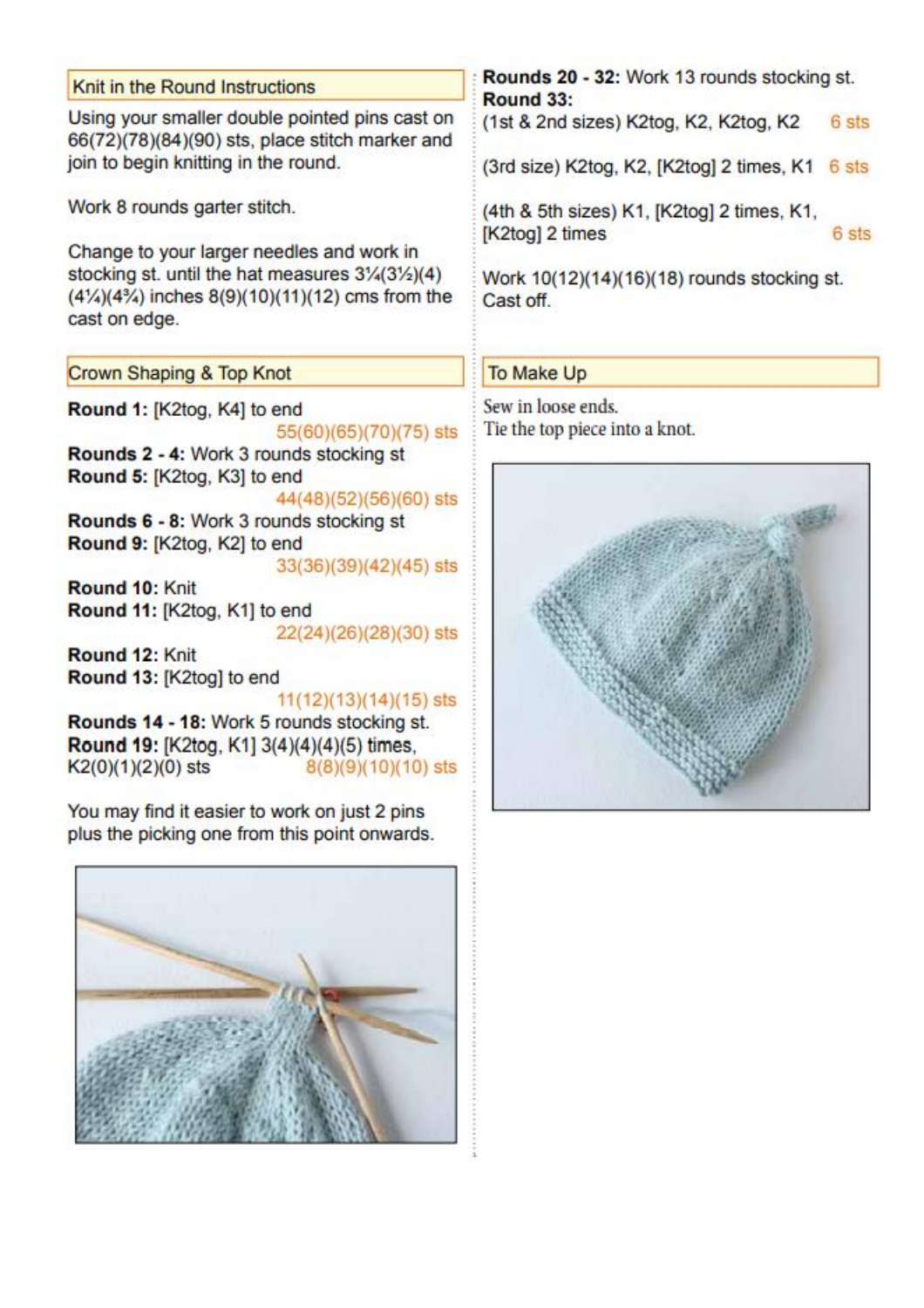#### **Knit Flat Instructions**

Using your smaller needles cast on 67(73)(79)  $(85)(91)$  sts. Work 8 rows garter stitch.

Change to your larger needles and work in stocking st. until the hat measures  $3\frac{1}{4}(3\frac{1}{2})(4)$  $(4\frac{1}{4})(4\frac{3}{4})$  inches 8(9)(10)(11)(12) cms from the cast on edge.

#### Crown Shaping & Top Knot

**Row 1: K1, [K2tog, K4] to end** 56(61)(66)(71)(76) sts **Rows 2 - 4: Work 3 rows stocking st Row 5: K1, [K2tog, K3] to end** 45(49)(53)(57)(61) sts Rows 6 - 8: Work 3 rows stocking st Row 9: K1, [K2tog, K2] to end 34(37)(40)(43)(46) sts Row 10: Purl Row 11: K1, [K2tog, K1] to end 23(25)(27)(29)(31) sts Row 12: Purl Row 13: K1, [K2tog] to end 12(13)(14)(15)(16) sts Rows 14 - 18: Work 5 rows stocking st. Row 19: K1, [K2tog, K1] 3(4)(4)(4)(5) times,  $K2(0)(1)(2)(0)$  sts  $9(9)(10)(11)(11)$  sts Rows 20 - 32: Work 13 rows stocking st. **Row 33:** (1st & 2nd sizes) K1, K2tog, K2, K2tog, K2 7 sts (3rd size) K1, K2tog, K2, [K2tog] 2 times, K1

7 sts

7 sts

(4th & 5th sizes) K1, [K2tog] 2 times, K2, [K2tog] 2 times

Work 9(11)(13)(15)(17) rows stocking st. Cast off.

### To Make Up

Sew up the back seam and sew in any loose ends.

Note: The top knot section needs to be sewn together from the front, so it is easiest to use mattress stitch and work from the front for the entire seam.



I hope you have enjoyed using this pattern. You can find more of my designs, along with tutorials, social media links and email contact on my website www.lovefibres.com

I would love you to share a photo of your hat on my Facebook page: https://www.facebook.com/Lovefibres-1673778779549020

Or tag me on www.instagram.com/lovefibres @LoveFibres Please use the hashtag #lovefibrespattern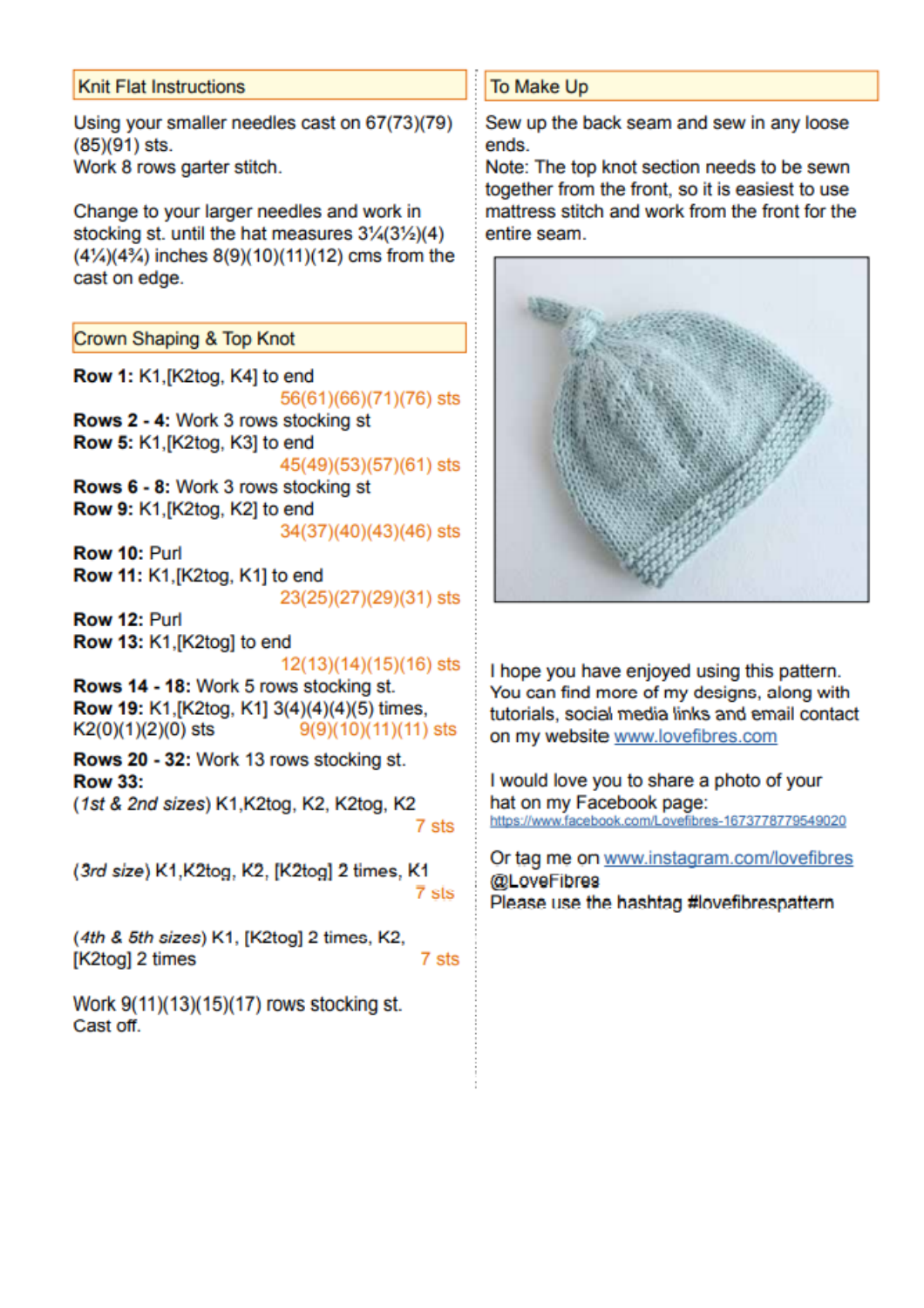# **Photography**

**Ted Dickison Memorial Tray -** 2021 Hillary Scott Prize Money: 1st \$50 plus a tutorial with Photographer Victoria Bowman, 2nd \$35, and 3rd \$25

This is an Amateur Competition. Image size 15cm X 10cm. NB A limit of 3 entries per person per class. NO PHOTOSHOPPING Class and name on back of all photos please.

Class 851 Historic Landmarks

- (bridges, buildings, monuments etc)
- Class 852 Historic Farm Equipment Class 853 Black and White -any subject Class 854 Hoar Frost Class 855 Old Style Family Portrait - sepia toned Class 856 Close Up Class 857 City Scape Class 858 Kiwiana Class 859 Food

### **Floral - Decorative**

**Stafford Tray** - 2021 Lesley Brown Prize Money: 1st \$50, 2nd \$35, and 3rd \$25

Prepare Florals appropriately - will be judged on Friday and on display for Saturday's Show Day Any foliage permissible.

Class 860 Arrangement from Early 1900s Class 861 Wedding Bouquet Class 862 Tussie Mussie Class 863 Floral Headband Class 864 Dried Flower Arrangement Class 865 Arrangement of Greenery, no flowers

### **Cut Flowers**

**Mary Jones Cup** -2021 Lesley Brown Prize Money: 1st \$50, 2nd \$35, and 3rd \$25

Prepare Florals appropriately - will be judged on Friday and on display for Saturday's Show Day Container for cut flowers supplied. Please name roses if possible. Dahlias are displayed with no foliage. Roses are displayed with some foliage.

Class 866 Bowl of Hollyhocks Class 867 One Spike of Gladioli Class 868 One Rose Class 869 Bud Rose - not a miniature Class 870 Fully Open Bloom Class 871 Old Fashion Rose - one Stem Class 872 One Stem of Floribunda Class 873 Miniature Rose - one Stem, at least 3 Florets to be out Class 874 One Stem of David Austin Rose Class 875 Decorative Dahlia -Medium Class 876 Decorative Dahlia - Large Class 877 Dahlia- A ball Dahlia more than 5cm in circumference Class 878 Five Stems of Sweet Peas Class 879 Three Stems of Daisy Class 880 Any Other Dahlia Class 881 Five Stems of Lavender Class 882 A Stem of Lily Class 883 A Geranium Class 884 3 Stems of Any Annuals, can be different varieties Class 885 3 Stems of Any Perennials, can be different varieties Class 886 Any Other Flower Unscheduled - 1 Stem

# **Open Fruit and Vegetable Section**

**(Old) Robert Jopp Cup**- 2021 Lyn Berry Prize Money: 1st \$50, 2nd \$35, and 3rd \$25

Entries are limited to 3 entries per person per class.

### **HINTS AND TIPS FOR SHOWING VEGETABLES**

- *'Best Table'* means a freshly dug or picked vegetable, that is of moderate size, washed and looks well.
- *Beans and Peas* uniform size, 1 cm of stalk on top
- *Beetroot, Carrots and Parsnips* -leave all roots intact and about 6cm of stalk on top
- *Cabbage* trim outer leaves
- *Courgettes/Zucchini* best at normal size, not gross
- *Lettuce* -Remove outside leaves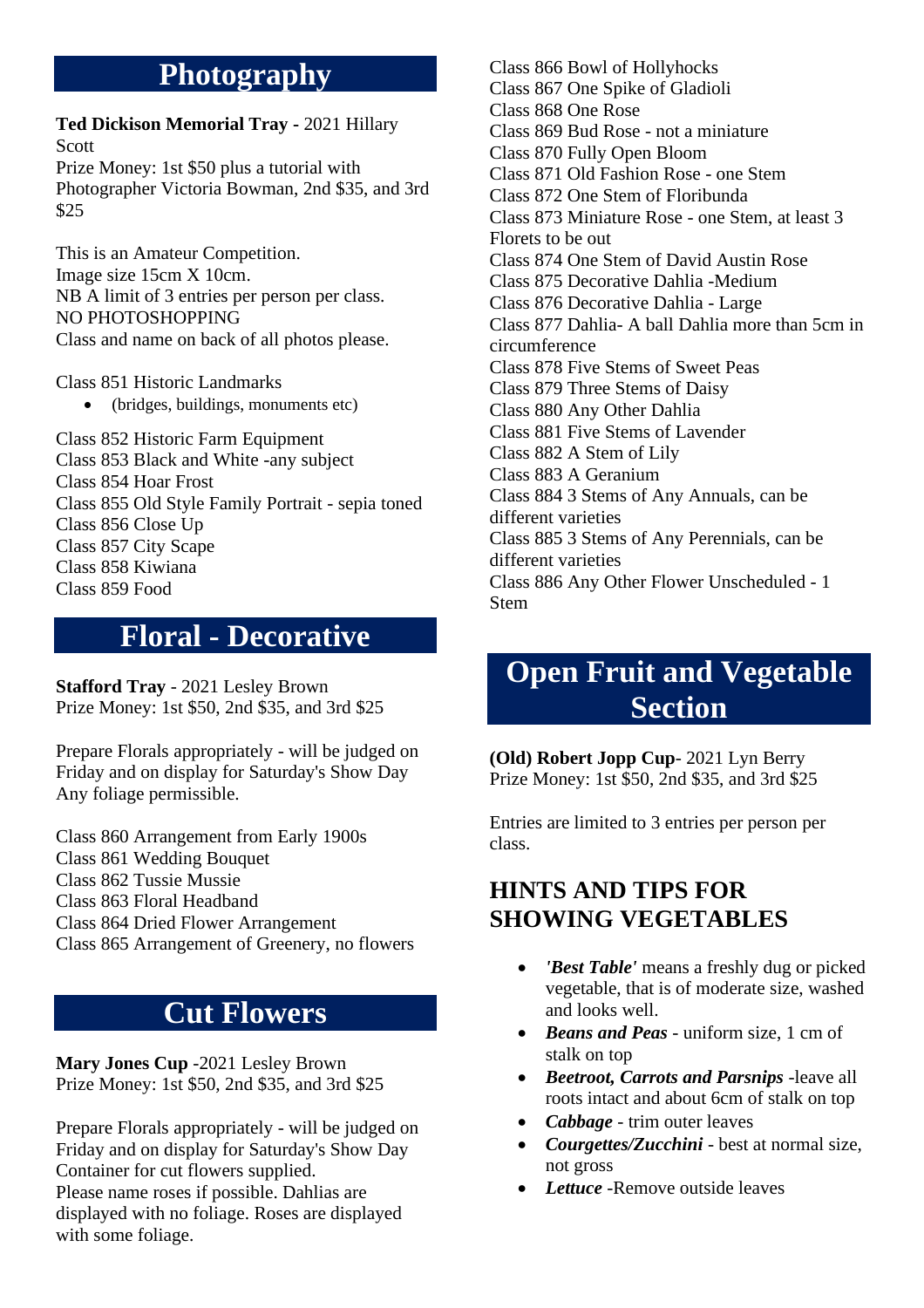- *Onions* Trim roots slightly, tidy up outer skin, 8-10cm stalk to be doubled over and secured with band or string
- *Parsley* Bright green, clean and fresh
- *Potato* a table potato should fit into a cupped hand
- *Rhubarb* -leave a fraction of green on top of stalk, tear stalk off crown, don't cut
- Garlic trim roots but don't cut completely off, leave short stalk on bulbs
- *Tomatoes* -green growing stalks must be attached

Class 887 7 Varieties of Fresh Garden Produce

• Any container Class 888 3 Carrots - Short Class 889 3 Carrots - Long Class 890 1 Lettuce - Any Variety Class 891 3 Potatoes - Table White Class 892 3 Potatoes - Table Red Class 893 3 Tomatoes Class 894 3 Onions - white Class 895 3 Onions - Red Class 896 3 Beetroot - Round Class 897 3 Beetroot - Cylindrical Class 898 3 Beans - Runner Class 899 3 Beans - Dwarf Class 900 3 Beans - Butter Class 901 6 Cherry Tomatoes Class 902 3 Courgettes/Zucchini Class 903 Skite's Corner Class 904 Unscheduled Vegetable Class 905 3 Pods of Peas Class 906 3 Stone Fruit Class 907 3 Stalks of Rhubarb Class 908 Bunch of Parsley Class 909 3 Garlic Bulbs

# **Children's Section**

**Ryan Cup** - Most Points Overall 2021 Max Hollebon Prize Money: 1st \$20, 2nd \$15, and 3rd \$10

No Entry Fee for this Section Please make sure your entry is named. Please note that ONLY scheduled items may be entered.

### **Junior Photography -**2021 Ava Huddleston

Class 910 Portrait Class 911 On the Farm Class 912 Mountains

### **Pre school -**2021 Darci Huddleston/Lucy Lake 1st equal

Class 913 A Decorated Homemade Crown Class 914 Toilet Roll Creation Class 915 Sandsaucer

### **5 to 7 Years -**2021 Emily Heckler

Class 916 A Hanging Christmas Tree Decoration Class 917 Mixed Media Collage Class 918 An Animal made from Fruit and/or Vegetables

### **8 to 10 years -**2021 Max Hollebon

Class 919 A Hanging Christmas Tree Decoration Class 920 Picture made from pressed flowers and/or leaves Class 921 Origami Creation

### **11 to 13 years -**2021 Tayla Bain

Class 922 A Hanging Christmas Tree Decoration Class 923 A Painted Terra Cotta Pot

• (11cm Terra Cotta Pot) Class 924 A Pompom

### **Open to all Children 13 Years and Under -**2021

Max Hollebon Class 925 Dreamcatcher Class 926 Drawing/Painting -Size A4 max. Class 927 Floral Decoration in a Gumboot Class 928 Tussie Mussie Class 929 Three Pieces of Lollycake Class 930 Wheat Grass Head -Growing

### **Plant Project**

Class 931 Plant Project

• Grow and nurture your own plant from seed/cutting. Share your growing process and provide us with your plants name (ie. photos, journal etc).

### **LEGO**

Only one entry per person. Free form only NOT box sets. Base size to be no bigger than 40cm by 40cm

Points from this section will be added to the overall children's prize

**Lego for display only/non-competitive: Any form of box set lego**

Class 932 For Ages 4-6 Years -2021 Mai Chamberlain

Class 933 For Ages 7-9 Years -2021 Ethan Udy

Class 934 For Ages 9-13 Years -2021 Tayla Bain